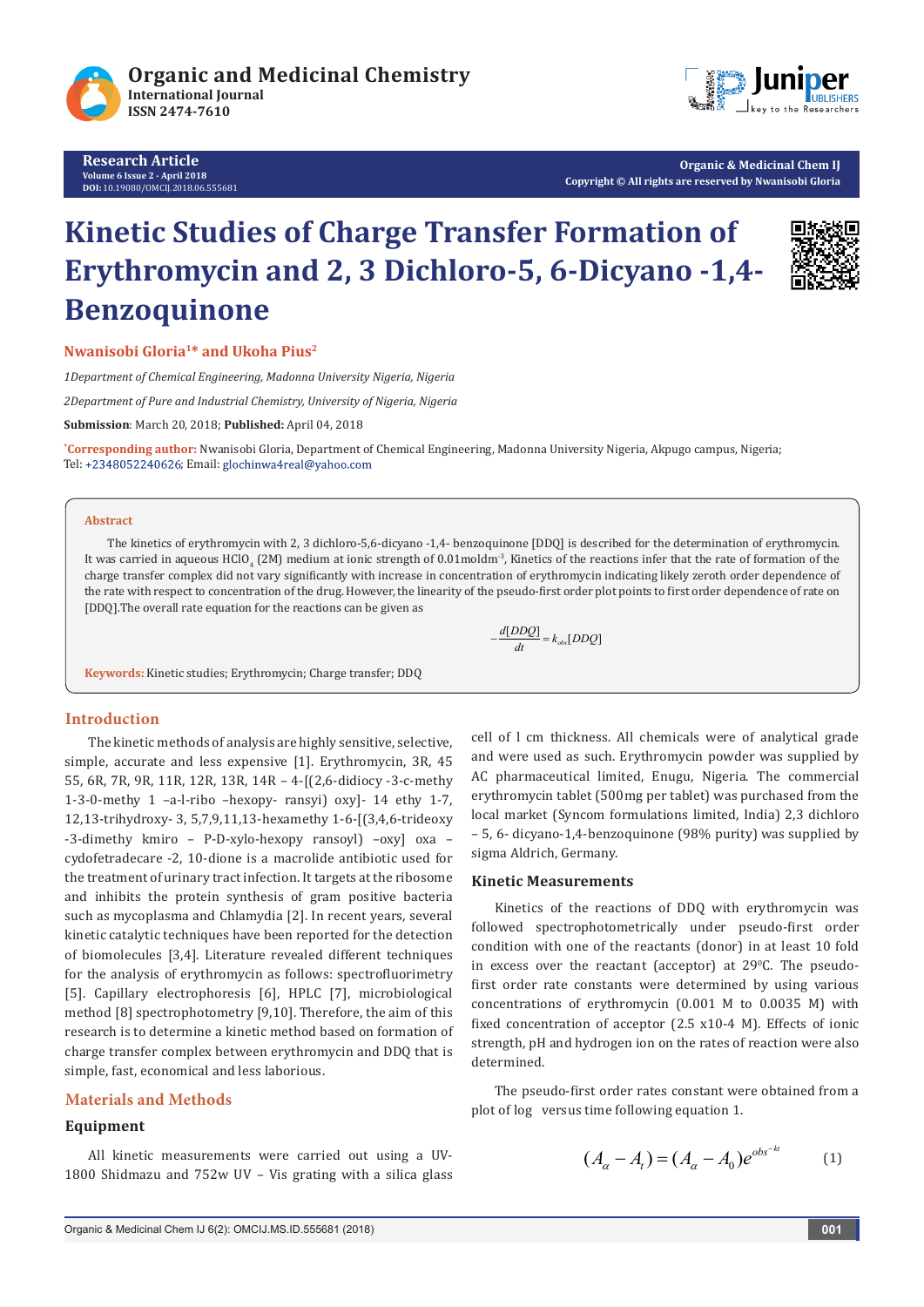where  $A_{\alpha}$  and  $A_0$  are the final and initial absorbencies respectively, At is absorbance at time t and  $K_{obs}$  is pseudo-first order rate constant.

## **Effect of Hydrogen Ion Concentration on the Rate of Erythromycin and DDQ Reaction**

Within the hydrogen ion concentration range 1.0 x10<sup>-</sup>  $2$  to 1.0 mol dm<sup>-3</sup>, kinetic runs were carried out keeping the concentrations of the drug and reagent constant at I =1.02mol dm<sup>-3</sup> and T=  $30.0 \pm 0.2$ <sup>o</sup>C.

## **Effect of Ionic Strength on the Rate of Erythromycin-DDQ Reaction**

Within the range of ionic strength of the media 0.001- 0.03mol dm-3, the variation of rate of reaction with ionic strength was investigated for the reaction of erythromycin and  $DDQ$ , At  $T = 28°C$  and keeping the concentrations of drug and reagent constant, the ionic strength was varied and the rate of plot is represented in Figure 1.

reaction monitored.

#### **Results and Discussion**

## **Reaction of Erythromycin with DDQ**

The wavelength of maximum absorption spectrum was found to be 464nm with a stoiochiometric ratio of 1:1 of erythromycin – DDQ complex [11].

#### **Kinetic Studies**

The rate of the charge transfer reaction of erythromycin and DDQ was followed spectrophotometrically under pseudo - first order conditions by monitoring the rate of consumption of DDQ at 464nm. Erythromycin was at least 10 fold in excess of DDQ and the reaction was carried out at pH 8.Kinetic decays were exponential and pseudo first rate constants were determined from the plots of log versus time according to equation 1. The plots were linear for more than 90 % extent of reaction. Typical



**Table 1:** Values of pseudo-first order and second order rate constants for the formation of erythromycin-DDQ reaction, [DDQ] =10<sup>.3</sup>M at 30°C.

| Vol of Erythromycin (10-2M) | Vol of Methanol (cm <sup>3</sup> ) | $k_{obs}$ (s <sup>-1)</sup> | $k_2$ (dm <sup>3</sup> mol <sup>-1</sup> s <sup>-1</sup> ) |
|-----------------------------|------------------------------------|-----------------------------|------------------------------------------------------------|
| 0.4                         | 1.2                                | 0.016                       | 0.2                                                        |
| 0.6                         | 1.0                                | 0.016                       | 3.33                                                       |
| 0.8                         | 0.8                                | 0.0138                      | 1.0                                                        |
| 1.0                         | 0.6                                | 0.0138                      | 2.0                                                        |
| 1.2                         | 0.4                                | 0.0115                      | 0.67                                                       |
| 1.4                         | 0.2                                | 0.0115                      | 0.57                                                       |

NaClO<sub>4</sub> = 1.02M, [Erythromycin] =  $2.0x10^{-5}$  M, [DDQ] = 1 x 10<sup>-6</sup> M

The second order rate constants were determined by dividing  $K_{obs}$  with [erythromycin]. The values of  $K_{obs}$  and  $k<sub>2</sub>$ are represented in Table 1. The result from table 1 shows that as concentration of erythromycin increased from 0.001M to 0.0035M, the Kobs values did not vary significantly indicating a zero order dependence on reaction rate with respect to the concentration of erythromycin. However, the linearity of the pseudo – first order plot points to first – order dependence of rate with respect to [DDQ].

## **Effect of Hydrogen Ion Concentration on Erythromycin – DDQ Complex**

The H+ concentration was varied from 0.08M to 1M while keeping other variables constant. Table 2 shows that Kobs increase from 0.08M to 1M. This infers that within this acid concentration range, protonation of the reactants played significant role in the charge transfer reaction. The Second order rate constants were determined by dividing Kobs with[erythromycin]. Table 2 is a display of pseudo-first order and second order rate constants.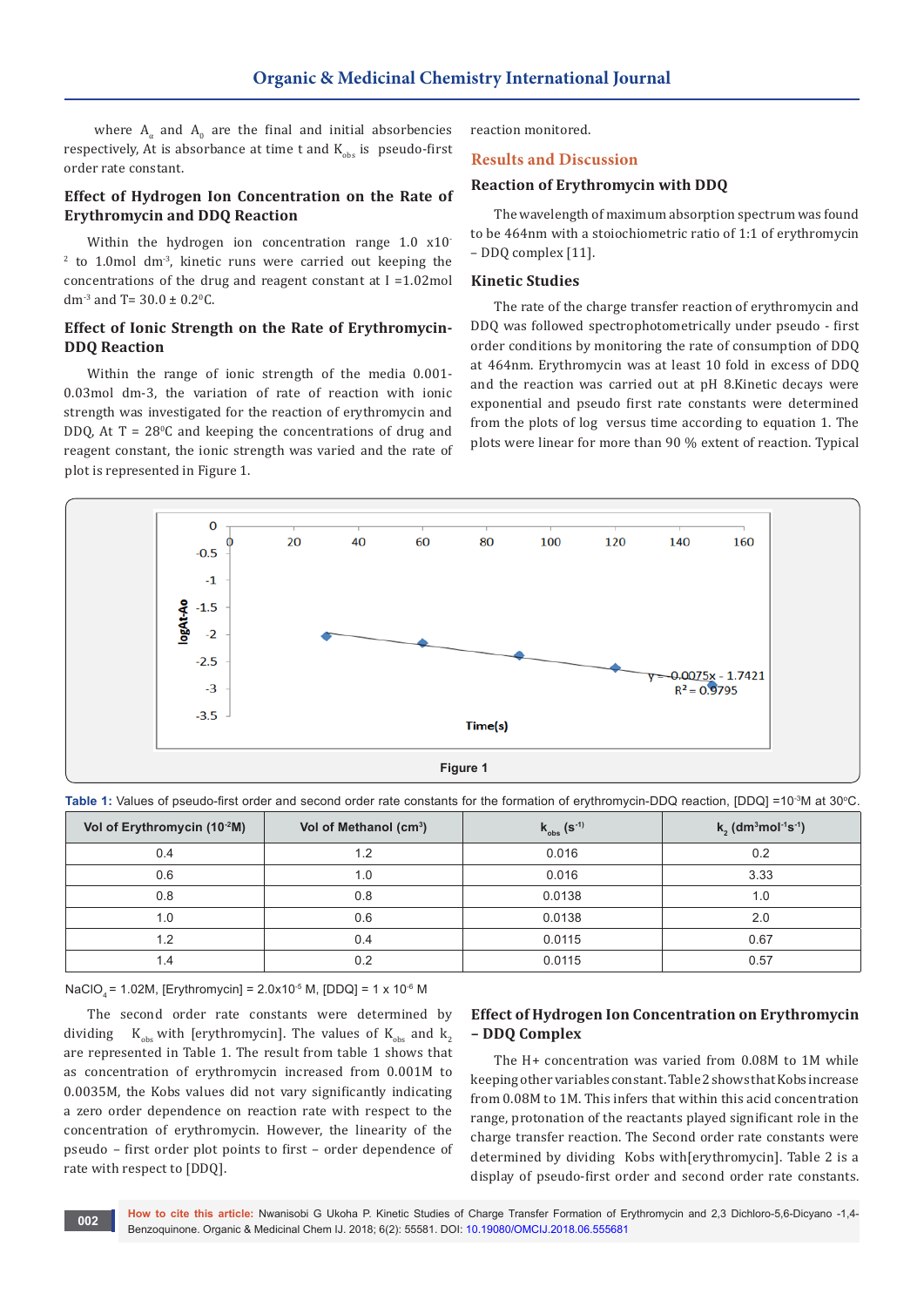## **Organic and Medicinal Chemistry International Journal**

**Table 2:** Acid values for the pseudo-first order and second order rate constant of erythromycin-DDQ complex at  $\lambda_{\text{max}} = 464$  nm, T = 30 °C NaClO $_{_4}$  = 1.02M, [Erythromycin]=2.0x10-5 M,[DDQ]=1 x 10<sup>-6</sup> M

| I (mold $m^{-3}$ ) | $k_{obs}$ (s <sup>-1</sup> ) | k, $x10^2$ (dm <sup>3</sup> mol <sup>-1</sup> s <sup>-1</sup> ) |
|--------------------|------------------------------|-----------------------------------------------------------------|
| 0.001              | 0.005                        | 2.5                                                             |
| 0.005              | 0.005                        | 2.5                                                             |
| 0.01               | 0.005                        | 2.5                                                             |
| 0.015              | 0.002                        | 1.0                                                             |
| 0.02               | 0.009                        | 4.5                                                             |
| 0.025              | 0.009                        | 4.5                                                             |
| 0.03               | 0.002                        | 1.0                                                             |

## **Effect of Ionic Strength on Erythromycin – DDQ Complex**

In addition, ionic strength medium was varied from 0.001M to 0.03M. Table 3 shows that  $K_{obs}$  did not vary significantly at 0.001M-0.01M but increased from 0.015M to 0.025M of the varied ionic strength which indicates primary salt effect and likely involvement of charged partners at the rate determining step.

**Table 3:** Effect of ionic strength on the rate of erythromycin-DDQ reaction at  $\text{Amax} = 464 \text{ nm}, T = 30^{\circ}\text{C}, \text{NaClO}_4 = 0.1 \text{M}, [\text{Erythromycin}]$  $=2.0x10^{-5}$  M, [DDQ] =1 x 10<sup>-6</sup> M.

| I (mold $m^{-3}$ ) | $k_{obs}$ (s <sup>-1</sup> ) | $k_2 x 10^2$ (dm <sup>3</sup> mol <sup>-</sup><br>$1_S-1$ |
|--------------------|------------------------------|-----------------------------------------------------------|
| 0.001              | 0.005                        | 2.5                                                       |
| 0.005              | 0.005                        | 2.5                                                       |
| 0.01               | 0.005                        | 2.5                                                       |
| 0.015              | 0.002                        | 1.0                                                       |
| 0.02               | 0.009                        | 4.5                                                       |
| 0.025              | 0.009                        | 4.5                                                       |
| 0.03               | 0.002                        | 1.0                                                       |

#### **Effect of Temperature on Erythromycin – DDQ Complex**

Effect of temperature was studied between 303k- 333k. Result in (Table 4) shows a drop in  $K_{obs}$  from 313k to 333k, this shows that as the temperature increases, the rate of reaction decreased. Also, Table 4 reveals a negative entropy, negative enthalpy change and positive Gibb's free energy change which means that the reaction does not occur spontaneously.

Least square fit of log  $K_{obs}/T$  vs  $1/T$  based on the Eyring – Polanyi [12] (equation 2) is represented in Figure 2.

$$
k_r \left(\frac{KT}{h}\right) \exp\left(\frac{\Delta S^{\#}}{R}\right) \exp\left(\frac{-\Delta H^{\#}}{RT}\right) \tag{2}
$$

Where,  $kr = rate constant$ ,  $k = Boltzmann's constant$ ,  $h =$ Planck's constant, ΔS# = entropy of activation ΔH# = enthalpy of activation,  $T = absolute$  temperature,  $R = gas$  constant.

The rate determining steps of erythromycin-DDQ complex are as follows:

$$
-\frac{d[DDQ]}{dt} = k_{obs}[DDQ]
$$
 (3)



**Figure 2**

*Table 4*: Effect of temperature on the pseudo-first order rate constant and activation parameters for the formation of erythromycin-DDQ complex at  $\lambda_{\text{max}}$  = 464 nm, [Erythromycin] = 10<sup>-2</sup> M, [DDQ] = 10<sup>-3</sup> M.

| <b>Temperature</b><br>$(^{\circ}C)$ | $\Delta G^{\circ}$ x 10 <sup>5</sup> (kJ<br>$mol-1$ | $k_{obs}$ $(s^{\text{-}1})$ | $k^2$ (dm <sup>3</sup> mol <sup>-</sup><br>$1s^{-1}$ |
|-------------------------------------|-----------------------------------------------------|-----------------------------|------------------------------------------------------|
| 30                                  | 7.25                                                | 0.016                       | 16                                                   |
| 35                                  | 7.37                                                | 0.016                       | 16                                                   |
| 40                                  | 7.49                                                | 0.016                       | 16                                                   |
| 45                                  | 7.61                                                | 0.01375                     | 13.75                                                |
| 50                                  | 7.73                                                | 0.0115                      | 11.5                                                 |
| 55                                  | 7.84                                                | 0.01035                     | 10.35                                                |
| 60                                  | 7.96                                                | 0.0092                      | 9.2                                                  |

 $\Delta S \# (k[k^{-1}/mol) = -2391; \Delta H \# (kJ mol^{-1}) = -11$